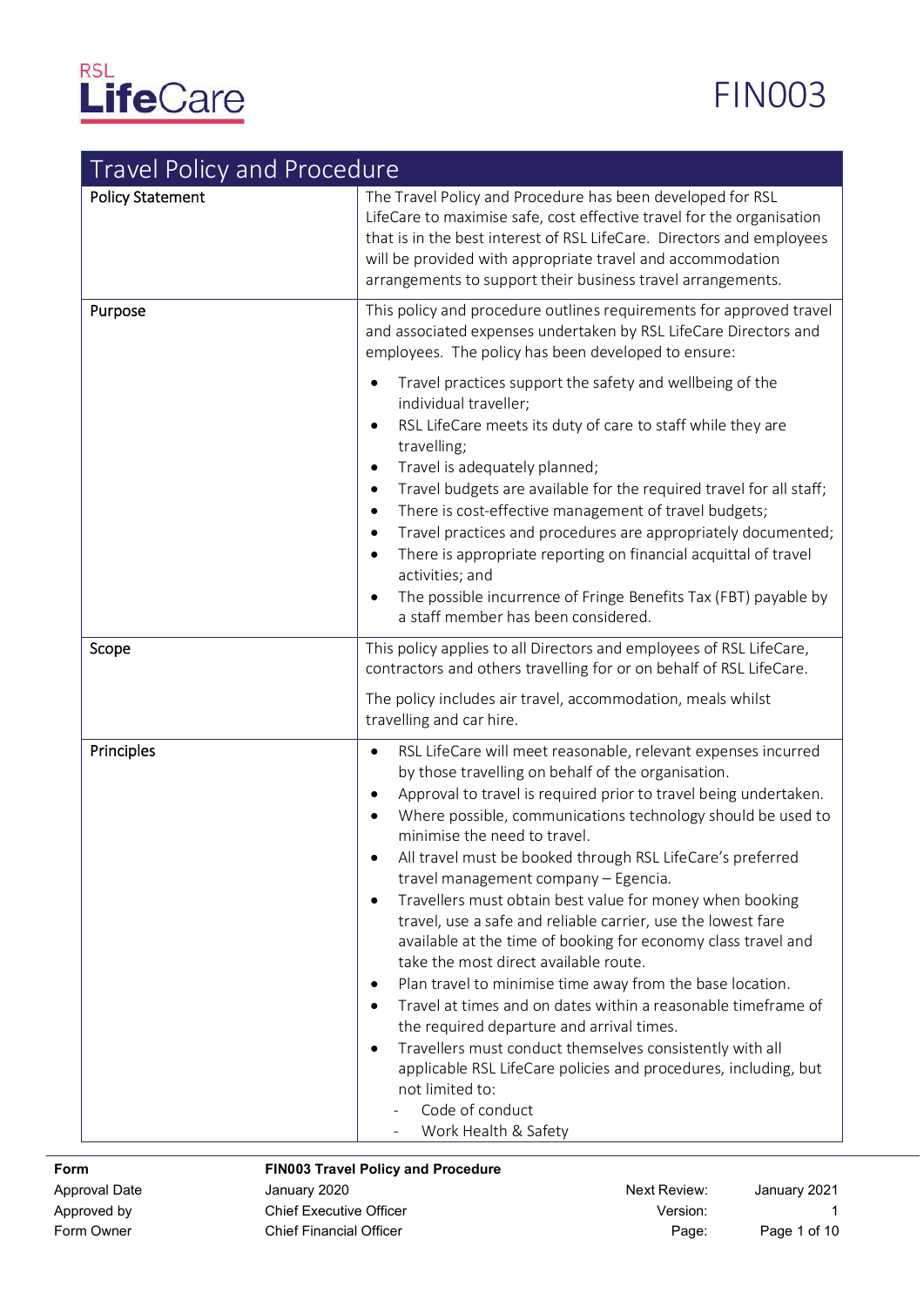



|                                                                    | Employees who breach this policy may be subject to<br>$\bullet$<br>disciplinary action.                                                                                                                                                                                                                                                                                                                                                                                                                                                                                                                                                                                                                                                                                                                                                                                                                                                           |
|--------------------------------------------------------------------|---------------------------------------------------------------------------------------------------------------------------------------------------------------------------------------------------------------------------------------------------------------------------------------------------------------------------------------------------------------------------------------------------------------------------------------------------------------------------------------------------------------------------------------------------------------------------------------------------------------------------------------------------------------------------------------------------------------------------------------------------------------------------------------------------------------------------------------------------------------------------------------------------------------------------------------------------|
| Roles and Responsibilities                                         | Chief Financial Officer - overall responsibility for the<br>implementation and review of the policy and procedure and<br>communication of the policy and procedure to all employees.<br>Finance – monitor the compliance of the policy and procedure.<br>Finance will conduct a monthly review of expenses and escalate<br>non-compliant expenses.<br>All Directors, Employees, Contractors & Volunteers - ensure<br>compliant with the policy and procedure.                                                                                                                                                                                                                                                                                                                                                                                                                                                                                     |
| <b>Related Documents and References</b><br>(internal and external) | GMF797 Code of Conduct<br>HR03 Staff Responsibilities<br>OHS01 Work Health and Safety<br>Delegation of Authority<br>FIN001 Finance Policy<br>FIN005 Expenses Policy and Procedure<br>FINF005 Expense Guidelines<br>FINF006 Expense Coding Guidelines<br>FIN006 Corporate Credit Card Policy and Procedure<br>ATO guidelines motor vehicles travel - cents per km<br>ATO benchmark market values - meals                                                                                                                                                                                                                                                                                                                                                                                                                                                                                                                                           |
| Definitions and Terminology                                        | Australian Taxation Office (ATO) - Is the Government's principal<br>revenue collection agency.<br>Entertainment - Includes food, drink, gifts, gift cards, tickets and<br>prizes etc.<br>Egencia - RSL LifeCare's preferred travel management company<br>Goods and Services Tax (GST) $-$ Is a broad-based tax of 10% on most<br>goods, services and other items sold or consumed in Australia.<br>Fringe Benefit Tax (FBT) $-$ Is a tax paid by employers on certain<br>benefits they provide to their employee, or their families and<br>associates. It also applies if paid via a third party under an<br>arrangement with the employer.<br>Non-employee - Includes residents, potential new hires, clients,<br>volunteers, contractors and suppliers.<br>Travel - refers to domestic travel only within Australia.<br><b>Traveller</b> $-$ the person undertaking the travel.<br>Visa Intellilink - RSL LifeCare's expense management system. |

FIN003 Travel Policy and Procedure Approval Date **Auch Contract Approval Date** January 2020 Approval Date January 2021 Approved by Chief Executive Officer Chief Executive Officer Chief Chief Executive Officer Chief Chief Chief Chief Chief Chief Chief Chief Chief Chief Chief Chief Chief Chief Chief Chief Chief Chief Chief Chief Chief Chief Form Owner **Chief Financial Officer Chief Financial Officer Page:** Page: Page 2 of 10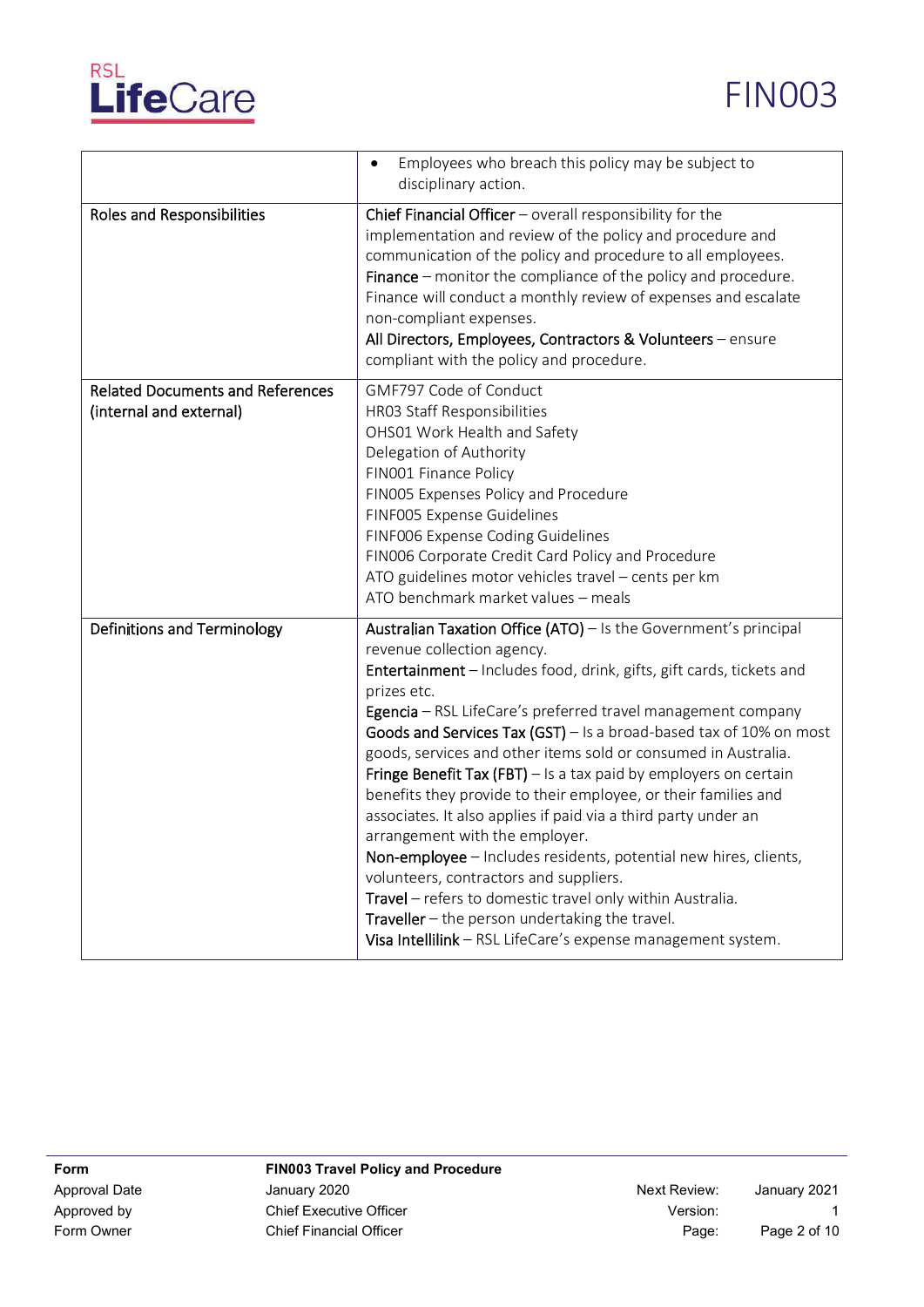

# FIN003

# Contents

| 1. | Policy                                 | 4  |
|----|----------------------------------------|----|
| 2. | Booking Travel and Payment Methods     | 5  |
| 3. | Flights and Accommodation              | 5  |
| 4. | <b>Ground Transportation</b>           | 6  |
| 5. | Meals whilst Travelling                | 8  |
|    | 6. Incidentals whilst travelling       | 9  |
| 7. | Changes to Travel Plans                | 9  |
| 8. | <b>During Travel</b>                   | 9  |
|    | 9. Personal Expenses Whilst Travelling | 9  |
|    | 10. Managing Work-Related Travel Risks | 10 |
|    | 11. Insurance                          | 10 |
|    | 12. Compliance with this Policy        | 10 |

FIN003 Travel Policy and Procedure Approval Date **Accord Manuary 2020** Approval Date January 2021 Approved by Chief Executive Officer Chief Executive Officer Chief Chief Executive Officer Chief Chief Chief Chief Chief Chief Chief Chief Chief Chief Chief Chief Chief Chief Chief Chief Chief Chief Chief Chief Chief Chief Form Owner **Chief Financial Officer Chief Financial Officer Page:** Page: Page 3 of 10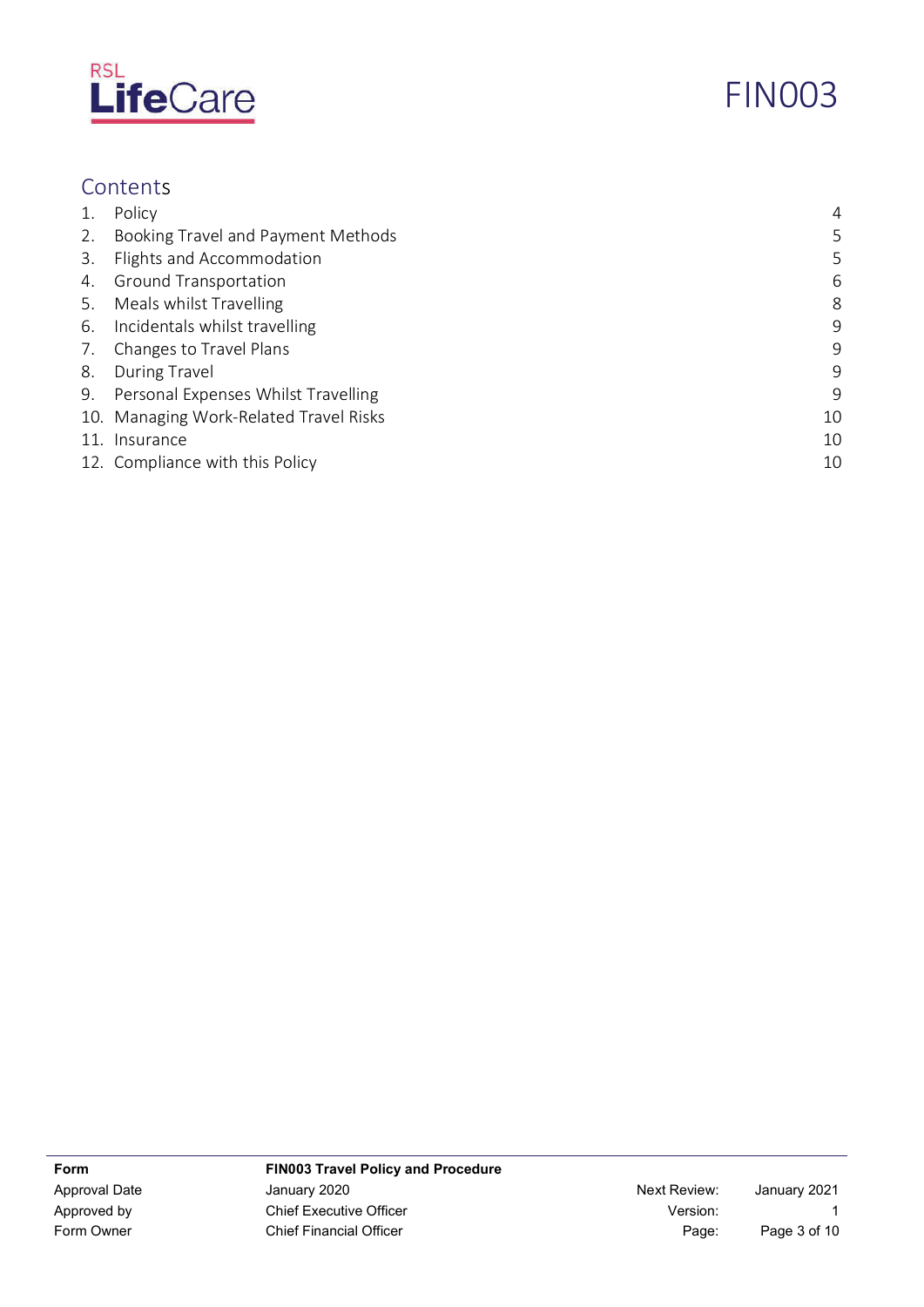

# FIN003

## 1. Policy

RSL LifeCare has become geographically dispersed over time and many roles have responsibilities across multiple locations. To support this, RSL LifeCare has put in place several travel arrangements.

All domestic travel must be approved by a General Manager or above based on:

- The purpose of travel along with proposed work-related activities being performed and outcomes.
- Justification that the travel is necessary instead of use of internet or video conferencing facilities.
- Estimated costs including airfares, accommodation, ground transportation and other travel costs based on the minimum time away and dates being reasonable (e.g. not booking travel in peak holiday periods to certain locations).
- Consideration of budget.
- For airfares, the travel booking must be for economy class only, with a reputable airline, using a direct route with a degree of flexibility should the travel plans change.
- Accommodation must be convenient, value for money and fit for purpose to where business is being conducted.
- Hire vehicles may only be booked where an alternative form of ground transportation is not available or unsuitable.
- Where catering is not provided, the cost of meals whilst travelling will be reimbursed on the provision of tax invoice/receipt. The cost of meals must be reasonable and not in excess of the maximum spends outlined in this policy (section 5). Should the cost of meals exceed a reasonable amount, staff may be asked to justify the additional cost and may be asked to repay the difference.
- Private vehicles should not be used where an RSL LifeCare pooled vehicle is available. There may be circumstances in which use of a private vehicle works out cheaper and more convenient than a Taxi, Uber or Hire Car.
- The cost of meals when travelling for a day are not allowable expenses, except where additional hours are required to be worked.

All overseas travel must be approved by the Chief Executive Officer.

RSL LifeCare has arrangements in place for certain types of travel to reduce costs and take advantage of preferential arrangements with suppliers. These include:

- Egencia preferred travel management company for flights, accommodation and car hire.
- **Cabcharge**  $-$  taxi service
- Uber business account for private car travel
- Pooled vehicles internal service management by Procurement team.

These suppliers are to be used for all travel bookings.

After receiving approval from the General Manager or above for travel, travellers are responsible for organising all travel arrangements in accordance with the following procedures. Non-adherence to these policies may lead to disciplinary action and recoupment of travel costs.

FIN003 Travel Policy and Procedure Approval Date **Authority** January 2020 **Next Review:** January 2021 Approved by Chief Executive Officer Approved by Version: Form Owner **Chief Financial Officer Page:** Page: Page 4 of 10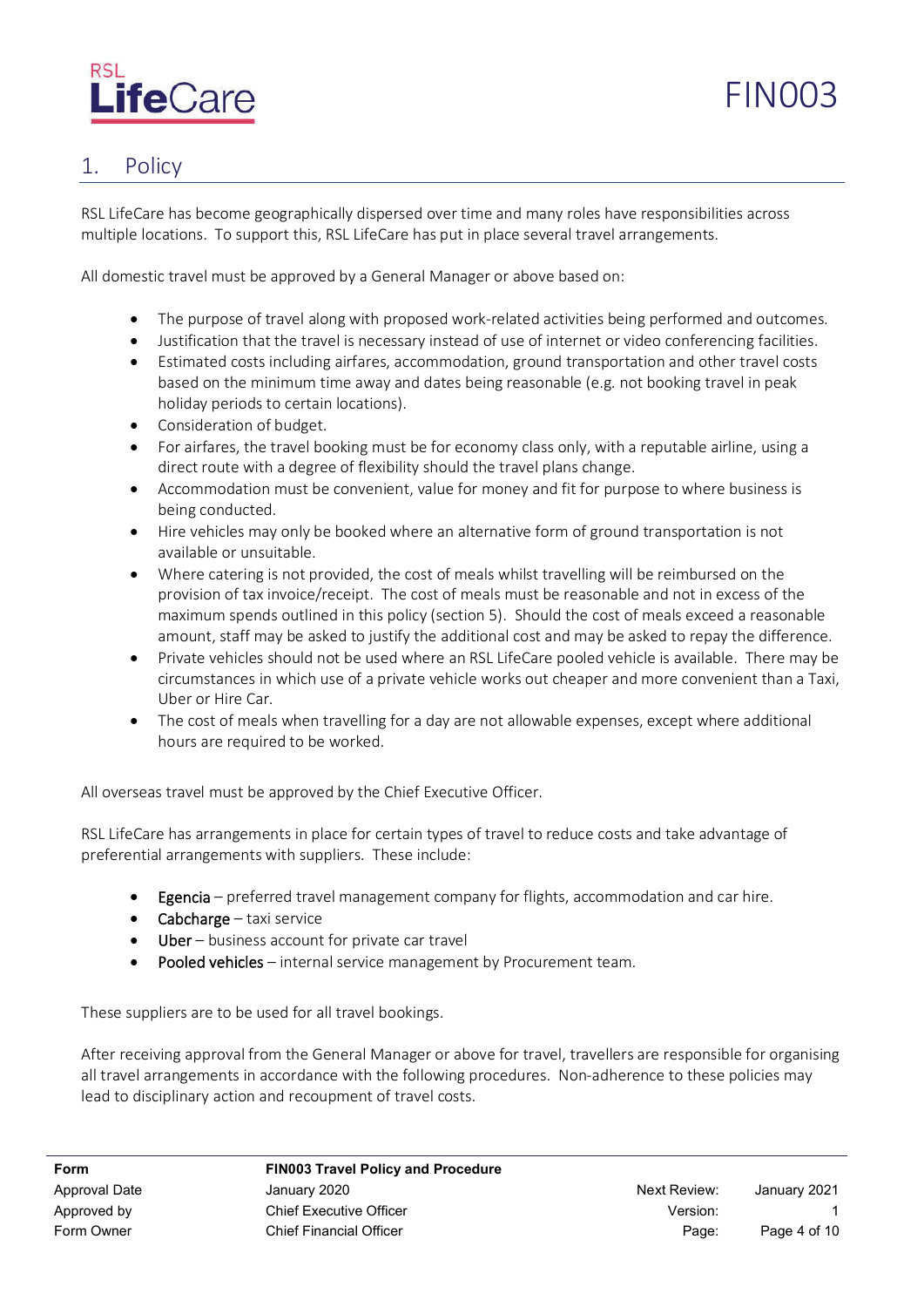# LifeCare

Meals while travelling overnight are not regarded as entertainment and have a maximum cost of \$134.60 per day.

# 2. Booking Travel and Payment Methods

Travel expenses may be paid by a variety of methods, based on the type of travel expense, as follows:

| Travel expense type         | Method of permissible payment                                                  |
|-----------------------------|--------------------------------------------------------------------------------|
| Airfares                    | Payment to preferred suppliers through MediusFlow                              |
|                             | No airfares are to be booked or paid for on Corporate credit cards             |
| Accommodation               | Payment to preferred suppliers through MediusFlow                              |
|                             | No accommodation is to be booked or paid for on Corporate credit cards         |
| Uber                        | Corporate Uber account only                                                    |
| Taxi                        | Cabcharges                                                                     |
|                             | Corporate credit cards                                                         |
|                             | Cash claims (out of pocket personal expense claim)                             |
| Public Transport            | Cash claims (out of pocket personal expense claim)                             |
| Trains (non-Opal card)      | Corporate credit card or Cash claims (out of pocket personal expense claim)    |
| Hire Cares                  | Payment to preferred suppliers through MediusFlow                              |
|                             | No hire cares are to be booked on Corporate credit cards                       |
|                             | Hire car running costs to paid by Corporate credit card or Cash claims (out of |
|                             | pocket personal expense claim)                                                 |
| Private vehicle             | Reimbursement by payroll                                                       |
| Meals whilst travelling -   | Register for a café account                                                    |
| RSL LifeCare café's         |                                                                                |
| Meals whilst travelling $-$ | Corporate credit card or Cash claims (out of pocket personal expense claim)    |
| non-RSL LifeCare café's     |                                                                                |

# 3. Flights and Accommodation

RSL LifeCare has a wide range of travel options through the travel system developed with our travel management company, Egencia. All flights and accommodation are to be booked through Egencia.

All employees who require travel arrangements to be made will need to establish a travel profile with Egencia. Please contact the relevant Executive Assistant or Administration Assistant who will assist in establishing a travel profile. Once a travel profile is established, instructions will be made available to enable travel; bookings to be made.

The following principles must be adhered to when booking flights, accommodation and hire cars:

- Travellers must book the lowest competitive rate with a reputable airline using direct routes and taking account of the degree of flexibility necessary for the trip.
- All air travel must be economy class.
- Air travel must not include private charter flights.

FIN003 Travel Policy and Procedure ApprovalDate January2020 Next Review: January2021

Approved by Chief Executive Officer Approved by Version: Form Owner Chief Financial Officer Chief Financial Officer Chief Chief Page: Page 5 of 10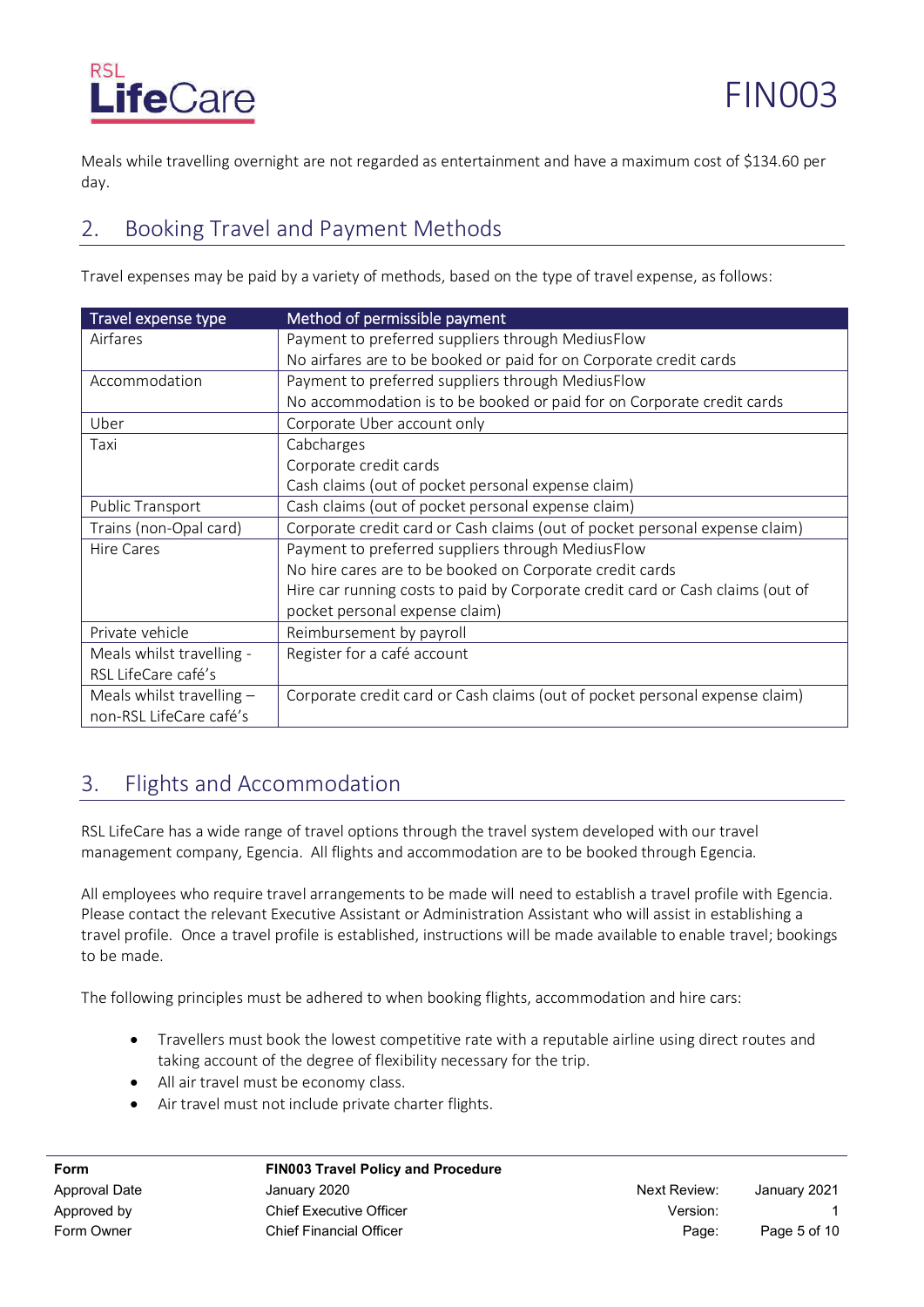

- Value for money and fit for purpose accommodation is regarded as having a three or four star hotel rating and access to wi-fi.
- Accommodation can only be booked with non-preferred suppliers if there are appropriate reasons for doing so (e.g. travellers attending conferences may use accommodation suggested by conference organisers).
- Travellers who stay with friends or family at no cost are not entitled to any financial assistance towards accommodation expenses.

# 4. Ground Transportation

#### Uber - Business Account

The Office of the CFO maintains the RSL LifeCare Uber for Business account. All requests to open an account with RSL LifeCare's Uber for Business account must be made to the Office of the CFO (CFOOffice@rsllifecare.org.au) and the following information is required:

- Name of traveller for account allocation.
- Business reason for requiring an Uber for business account.
- Cost Centre for traveller.
- Any restrictions on usage.
- Evidence of approval by General Manager or above.

Use of RSL LifeCare's Uber for Business account must only be used by the traveller allocated with the account. You cannot use the Uber for Business account for another traveller who does not have an account unless you are travelling together. Upon setting up an account, the traveller will be advised of set up and usage responsibilities.

#### Taxi - Cabcharge

The Office of the CFO maintains the Cabcharge account. Travellers who hold a corporate credit card may use same for the payment of using taxis for business purposes. Cabcharge is available upon request to the Office of CFO prior to travel and the following information is required:

- Name of traveller(s).
- Reason for travel.
- Cost centre for travel.
- Evidence of approval for travel.

There are two types of Cabcharges available, and the Office of the CFO will determine the most suitable one:

**Cabcharge Digital Pass**  $- A$  digital pass is the preferred method of allocation of Cabcharge. The digital pass can be sent to any mobile device for use and allows for better security and reconciliation than a traditional Cabcharge eTicket.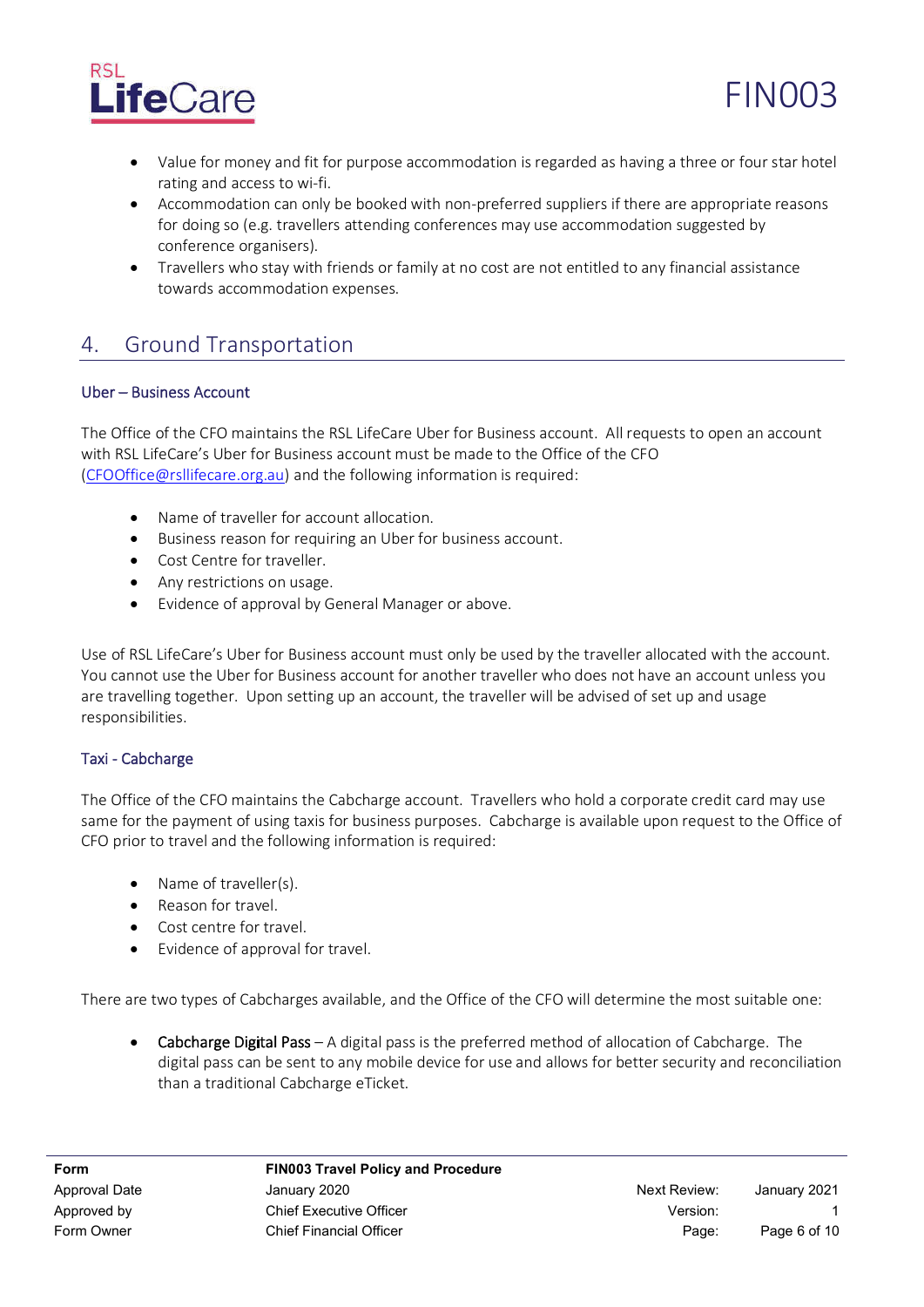# **ife**Care

**Cabcharge eTicket** – Should a digital pass be unsuitable, a Cabcharge eTicket will be issued. A receipt from the driver must be obtained and returned to the Office of the CFO for reconciliation purposes as soon as practicable after travelling. Unused Cabcharge eTickets should not be retained for another use and should be returned to the Office of the CFO.

Cabcharge eTickets should be treated like cash and should be immediately reported to the Office of the CFO if the eTicket is lost or stolen.

#### **Public Transport**

Travellers should consider using public transport if it is a safe and economical means of travelling locally:

- Due to FBT implications, RSL LifeCare do not permit top-ups to Opal card accounts.
- Due to FBT implications, an Opal card cannot be opened in the name of RSL LifeCare or any other name associated with RSL LifeCare.
- Corporate credit cards cannot be used or linked for payment to any Opal card.
- Should a personal Opal card be used for public transport, you must claim the trip as an expenditure reimbursement evidenced by the actual journey and pricing on your Opal card statement.
- If you pay for public transport with cash, expenditure reimbursement will be made on presentation of official ticket/receipt through the Out of pocket expenses claim process.
- If you hold a corporate credit card, this may be used to purchase an individual fare.

#### **Hire Cars**

Usage of a hire vehicle must have approval by General Manager or higher and should only be considered if other ground transportation (e.g. Taxi, Uber) cannot be used.

- Travellers hiring vehicles must book hire cars through Egencia for which RSL LifeCare has negotiated special rates.
- The type of vehicle hired should be appropriate for the travel involved and normally be a moderate or standard class.
- Extra insurance to cover excess damage fees should not be included as an additional expense as this is covered under RSL LifeCare's group travel insurance policy.

#### **RSL LifeCare Pool Vehicles**

The Procurement team manages the co-ordination of RSL LifeCare pool vehicles. From time to time RSL LifeCare pool vehicles may be available for use by staff travelling for business purposes instead of the use of a hire vehicle or private vehicle usage.

Requests to Procurement should be made by email (procurement@rsllifecare.org.au) and should outline:

- Name of the traveller(s);
- Reason for travel; and
- Evidence of Manager's approval.

FIN003 Travel Policy and Procedure Approval Date **Authority** January 2020 **Next Review:** January 2021

Approved by Chief Executive Officer Approved by Version:

FIN003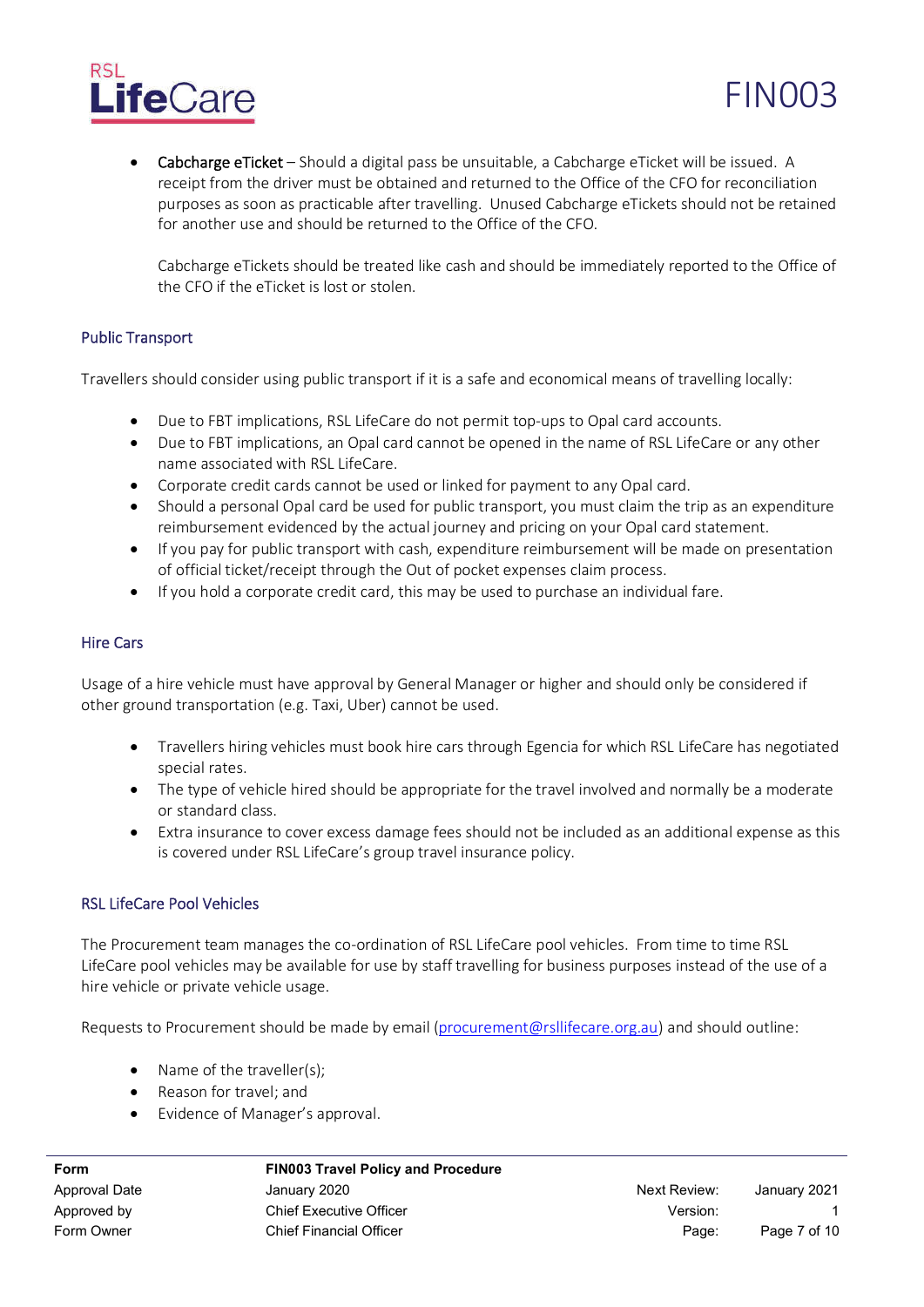

#### **Use of Private Vehicle**

Use of private vehicle must be approved by General Manager and above prior to travel and should only be considered if there is no pool vehicle available for use. Circumstances may mean use of a private vehicle works out cheaper and more convenient than a Taxi, Uber or Hire Car.

- Travellers using private vehicles for work purposes (not for travel to and from usual place or work) are able to claim either through the Workforce Management/Rostering System where a Manager includes approved mileage or FINF003 Vehicle Travel Claim form using the motor vehicle usage rate listed. Information to be included on this claim form includes:
	- Type of vehicle driven;
	- Reason for using own vehicle;
	- Travel details (from/to);
	- KM's at commencement and end of journey.
- Business travel in private vehicle must be by direct route with no diversions for personal reasons.
- RSL LifeCare does not provide insurance for damage or theft of private vehicles used for work purposes.
- Fuel charges for usage of private vehicles for work purposes will not be reimbursed as these costs are included in the per km vehicle usage rate reimbursement.
- Toll charges for usage of private vehicles are to be reimbursed using the out of pocket expenses claim process.

Reimbursement of usage of private vehicles is processed by Payroll and will be made through your fortnightly paycycle.

### 5. Meals whilst Travelling

- All expenses relating to meals whilst travelling overnight should be reasonable and may only be incurred for RSL LifeCare related business travel reasons. Should meal expenses not be deemed "reasonable", the traveller will be asked to justify the additional cost and may be asked to repay the difference.
- Travellers should be responsible for the payment of their own meals. Payment for meals on behalf of other travellers should not be made.
- Meals whilst travelling should be paid by corporate credit card and acquitted through the corporate credit card process.
- Use of RSL LifeCare cafés or kitchens (including Facility Kitchens) should always be used where possible for meals whilst travelling.
- Corporate credit cards should not be used at RSL LifeCare cafes.
- If travelling to Narrabeen, please contact the Office of the CFO prior to travelling to set up an account at the Dugout Café at Narrabeen.
- Meals whilst travelling should not be mistaken for entertainment or hospitality which may incur FBT.
- Allowable and non-allowable meal costs can be found in the Expense Guidelines.
- RSL LifeCare applies the ATO guidelines regarding maximum spend a traveller may incur for each meal, being:

| - Breakfast | \$30.60 |
|-------------|---------|
| - Lunch     | \$43.35 |
| - Dinner    | \$60.65 |

| Form                 |
|----------------------|
| <b>Approval Date</b> |
| Approved by          |
| Form Owner           |

#### FIN003 Travel Policy and Procedure

| January 2020                   | Next Review: | January 2021 |
|--------------------------------|--------------|--------------|
| <b>Chief Executive Officer</b> | Version:     |              |
| <b>Chief Financial Officer</b> | Page:        | Page 8 of 10 |
|                                |              |              |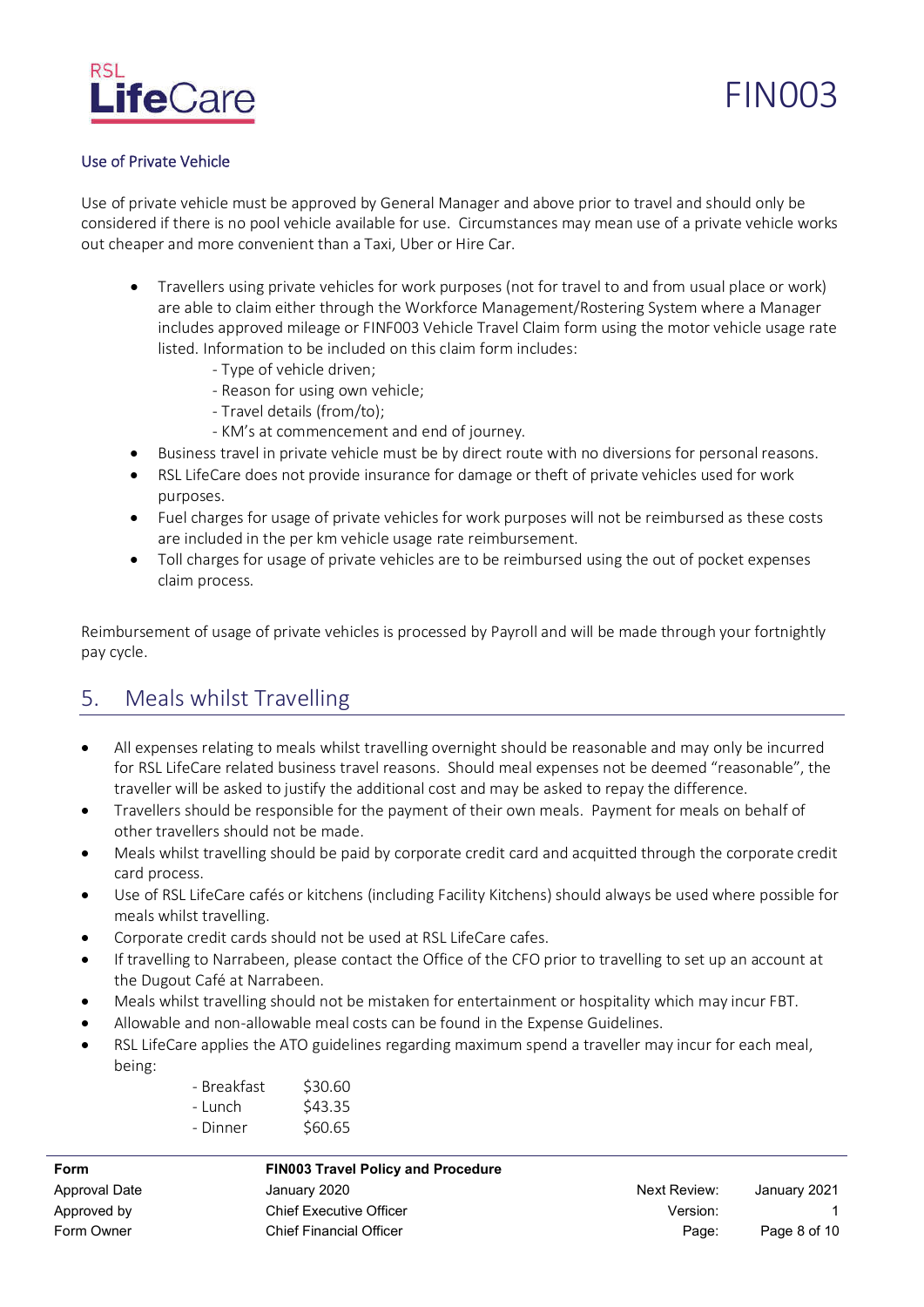

Any individual meal costs above the guidelines, the excess cost is regarded as personal expenditure and reimbursement will be required from the employee to RSL LifeCare. This is regardless of a shortfall in costs for other means or meals not taken.

## 6. Incidentals whilst travelling

Any incidentals incurred when travelling (overnight) must be reasonable. Allowable and non-allowable incidental costs can be found in the Expense Guidelines.

# 7. Changes to Travel Plans

If it is necessary to make changes to travel arrangements, the traveller must liaise with the travel management company to minimise the consequence costs to RSL LifeCare.

All changes to approved travel must be approved by the initial approver if the costs increase.

## 8. During Travel

In the event of emergencies, the traveller must keep senior management advised of the situation.

In cases of emergency our travel insurer can provide support in the case of approved business travel greater than 50km away from traveller's normal place of residence or work.

| Liberty                                                         |
|-----------------------------------------------------------------|
| 24/7 Emergency Hotline +61 2 9299 5390 (call by reverse charge) |
| assist@fullertonhealthcs.com.au                                 |
| #2000008129-01                                                  |
|                                                                 |

Travellers must retain original travel documentation necessary to support their travel claims, to meet taxation requirements and to meet requirements for reporting and audit reviews.

# 9. Personal Expenses Whilst Travelling

Travellers must not charge or claim personal or private expenses to RSL LifeCare. This includes memberships for airport lounges or frequent flyer programs.

RSL LifeCare will not reimburse travel expenses for a spouse, partner or dependent who accompanies an employee on a work-related trip.

FIN003 Travel Policy and Procedure ApprovalDate January2020 Next Review: January2021 Approved by Chief Executive Officer Approved by Version: Form Owner Chief Financial Officer Chief Financial Officer Chief Allen Chief Page: Page 9 of 10